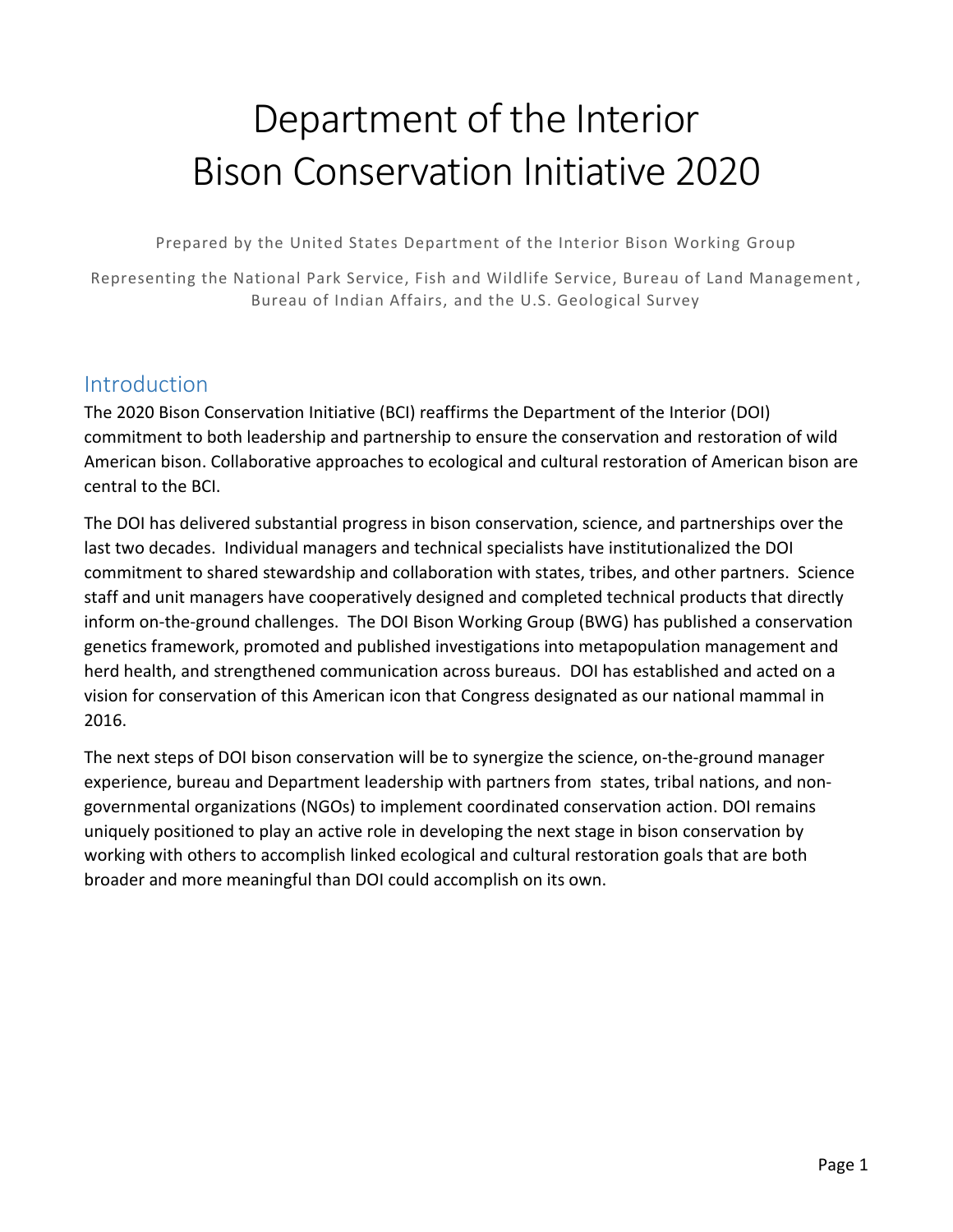# Goals of the DOI Bison Conservation Initiative

DOI is committed to five goals of bison conservation:

### Wild, Healthy Bison Herds

DOI is committed to conserving bison as wildlife. To the extent possible, DOI will manage bison around principles and practices that maintain the wild character of bison, minimize artificial selection, and allow forces of natural selection to operate, including competition for breeding. DOI is committed to promoting herd health and managing diseases that may have significant impacts to bison conservation.

#### Genetic Conservation

DOI is committed to an interagency, science-based approach to restore gene flow across DOI bison conservation herds through a metapopulation management strategy to maintain genetic diversity and integrity.

#### Shared Stewardship

DOI recognizes that shared stewardship with states, tribes, and other stakeholders is essential to address the scale, complexity, and ecological and cultural significance of bison conservation and restoration.

#### Ecological Restoration

DOI is committed to working with states, tribes, and other stakeholders to establishing and maintaining large, wide-ranging bison herds, subject to the forces of natural selection, on appropriate large landscapes where their role as ecosystem engineers shape healthy and diverse ecological communities. Bureaus may manage smaller and spatially- constrained herds to restore ecological processes.

#### Cultural Restoration

DOI will provide opportunities to restore cultural connections to bison by working with tribes inextricably linked to bison; youth; and rural and urban communities to honor and promote the unique status of bison as an American icon for all people.

## Principles of DOI Bison Conservation

The following guiding principles reflect DOI commitments to learning, wildlife health, and shared stewardship.

- 1. DOI will base management of its bison herds on the best science available and will engage with scientific partners to fulfill natural, cultural, and human dimensions information needs.
- 2. DOI will apply and learn from adaptive management.
- 3. DOI will support development and application of genetic techniques to promote high levels of bison genetic diversity to support adaptive potential.
- 4. DOI will actively emphasize management of bison health and manage diseases in bison that may affect domestic livestock or other bison herds.
- 5. DOI will collaborate with interested parties, including States, Tribes, landowners, and conservationists toward shared bison stewardship.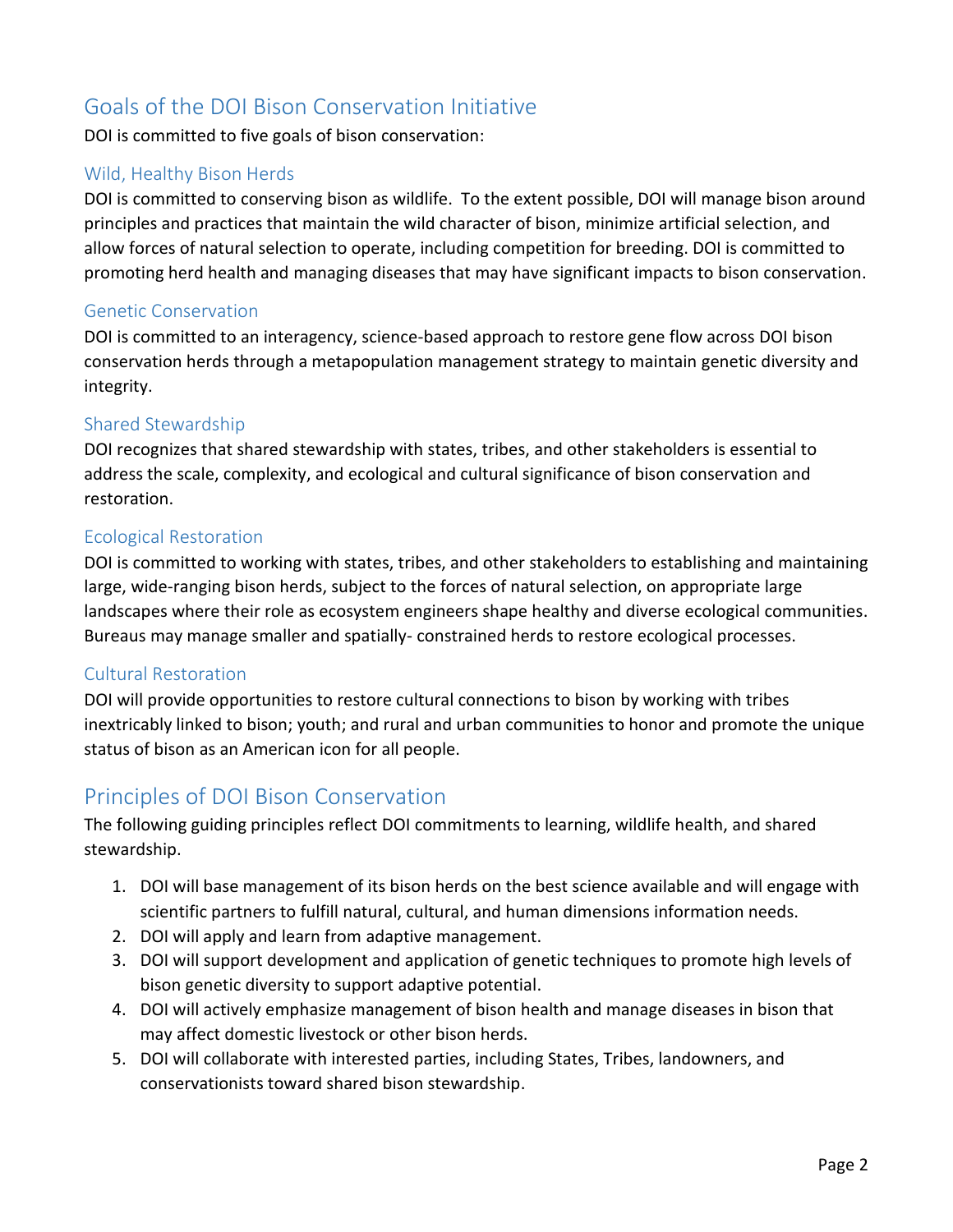- 6. The BWG will facilitate discussions among DOI bureaus, tribes, states, and other partners to identify and prioritize prospects for multi-jurisdictional bison herds in order to emphasize large herds on large landscapes to support ecological and cultural restoration.
- 7. DOI will restore and manage bison as native wildlife.
- 8. DOI will promote bison conservation broadly and will work with partners to strengthen the connection of Native American peoples and the full American public to our national mammal.

# DOI Actions for the 2020 Bison Conservation Initiative

## Action 1: Develop and Launch a DOI Bison Metapopulation Strategy

To support the genetic conservation and shared stewardship of wild, healthy bison, the BWG will facilitate reasonable and practicable opportunities to enhance gene flow among DOI bison herds and into tribal herds in FY20.

The BWG will initiate development of the Metapopulation Management Strategy in FY20. This strategy will emphasize scientific rigor, adaptive management, and intentional learning. Launching this strategy will culminate in gene flow of bison among DOI herds and across bureaus. The BWG will develop a detailed work plan with milestones, assignments, and resource needs. The BWG will solicit input from external conservation genetics experts, and state, tribal, and NGO partners; vet the Strategy with agency experts; complete and publish the peer-reviewed Strategy; complete environmental evaluation; implement bison transfers; and continue to collect genetic data from DOI herds to support and evaluate the metapopulation strategy.

Over the next decade, the BWG will support providing brucellosis-free bison originating from Yellowstone to tribes. In addition to supporting cultural restoration, the quarantine program can support genetic conservation of DOI herds by incorporating Yellowstone-origin bison into DOI metapopulation. If sufficient numbers of bison become available, the BWG can help facilitate bison movement from tribal back to DOI herds.

## Action 2: Develop and Implement a DOI Bison Stewardship Plan

Creating new large herds has long been recognized as key to the functional conservation of bison and the ecosystems upon which they depend. DOI remains committed to this objective and recognizes that some of the greatest opportunities for realizing such herds lies with initiatives by tribes, states, and NGOs. The BWG will develop and implement a Bison Stewardship Plan to establish the comprehensive framework and ecocultural vision for long-term bison conservation partnerships. The Stewardship Plan will describe DOI engagement with state, tribal and NGO conservation partners and identify specific opportunities for DOI to lead or support establishment of additional large, free-ranging bison herds. In FY22, the BWG will complete and begin to implement a detailed work plan in support of the Stewardship Plan. Also in FY22, and regularly thereafter, the BWG will also propose a full session on ecocultural restoration of bison at an appropriate technical outlet. The session will include presentations on progress with implementing the metapopulation strategy, related research findings, and invited contributions. By embedding actions under the BCI within the broad and interdisciplinary scientific community, we will strengthen our science-based management approaches; adaptive management; ecological, cultural, and social learning; public engagement; and science communication.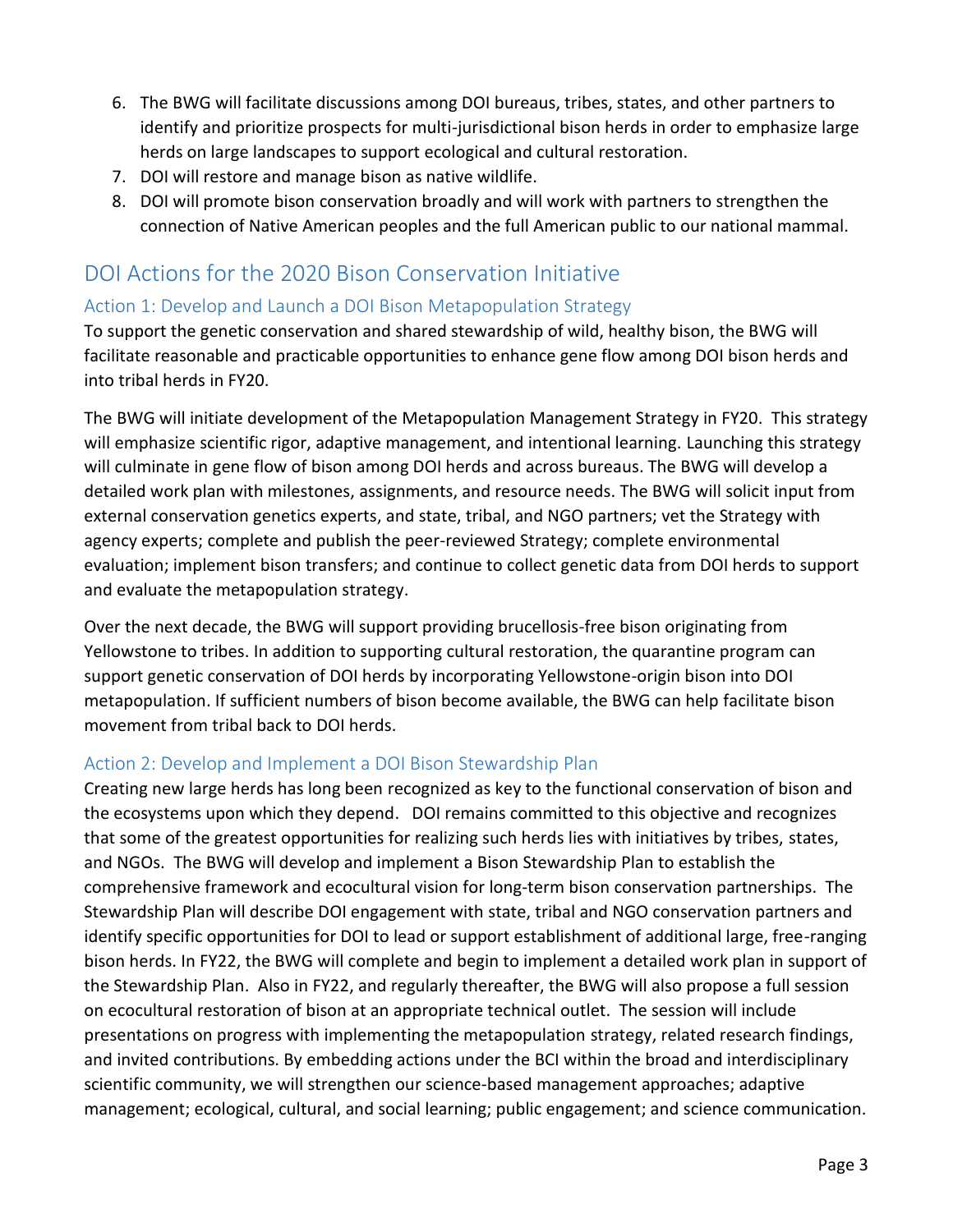The BWG will also invigorate its role in identifying, prioritizing, and promoting science and information needs to support bison conservation and restoration. The BWG will develop a list of priority interagency research needs and highlight key information need of our shared stewardship partners. The BWG will actively maintain this list and coordinate across bureaus to seek cooperative funding for the highest priority research needs in support of both the Metapopulation Management Strategy and the Stewardship Plan.

## Action 3: Improve and Expand Mechanisms to Support Ecocultural Restoration of Live Bison

Ecocultural bison conservation concurrently pursues species conservation, restoration of ecological processes, and support of the traditional human use of natural resources. An ecocultural approach addresses the unique historical connection between bison and indigenous peoples, and the iconic status of bison for the American people and nation. In FY21, DOI will expand effective mechanisms to enable the distribution of live bison to tribes. By delivering bison to tribes, DOI supports realization of tribes' own goals to establish and manage their own bison herds, to rescue and sustain cultural practices and sacred rituals, promote food security, and nourish cultural identity.

The BWG will also facilitate development of a consistent donation protocol for each bureau to provide a clear, transparent process for evaluating requests for live bison to establish or augment conservation herds. In particular, DOI welcomes requests from states, tribes and conservation partners for bison to establish new herds for ecological restoration, public viewing, and development of increased public hunting opportunity.

## Action 4: Adopt Low Stress Capture and Handling Practices

Bison herds grow at a rate that rapidly outpaces the available habitat on DOI bison management units. Periodic capture is required to manage herd size, and can provide opportunities to donate live bison in support of partner conservation and restoration efforts. Low-stress handling practices reduce animal stress and increase safety for both bison and personnel during capture operations, while increasing overall alignment with our commitment to manage bison as wildlife. Some parks and refuges have already begun to modify and upgrade facilities to improve animal welfare during capture events, and many have received some site-specific training in low stress handling practices.

DOI commits to further adoption and institutionalization of low-stress handling practices by ensuring that training is available to all staff engaged with bison capture and handling. In addition, DOI commits to investing in appropriate operational and infrastructure modifications and upgrades to minimize stress and to ensure both animal and personnel safety.

## Summary

DOI commitments to bison conservation made over the last two decades have produced meaningful technical products and organizational improvements that continue to advance the conservation of American bison (Appendix A). Prior planning efforts have served as valuable touchstones and guidance for coordinated development of conservation approaches. DOI now enacts this 2020 BCI to build upon those accomplishments and reaffirm the commitment to wild healthy bison herds, genetic conservation, shared stewardship, ecological restoration, and cultural restoration.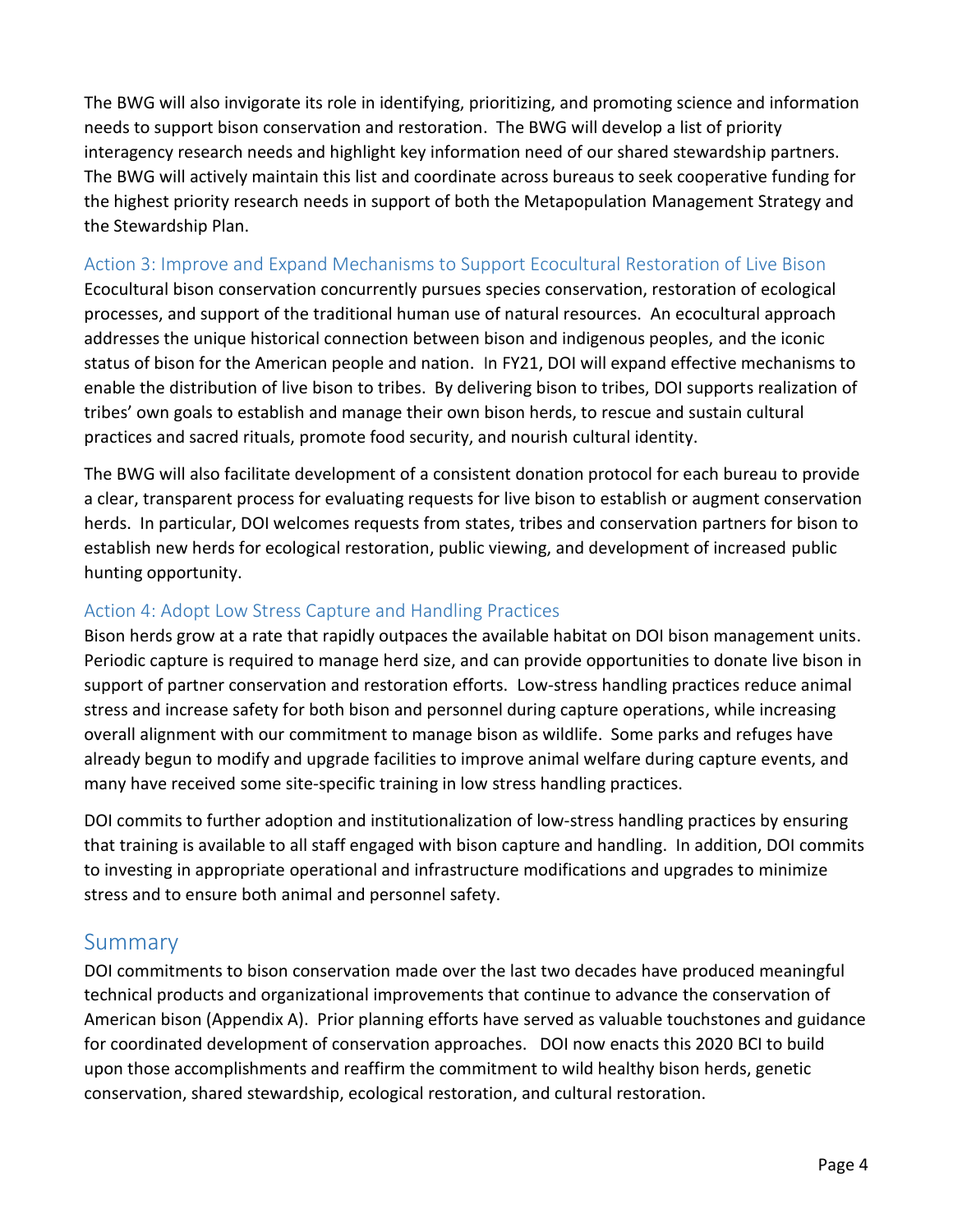The Bison Working Group, established as a mechanism for implementing DOI's 2008 Initiative, quickly became a productive model of interagency collaboration. Today we enjoy an unprecedented degree of coordination, open communication, and cooperative planning in support of bison conservation. The benefits of keeping agencies organized and self-directed has resulted in numerous efficiencies and meaningful technical products. These gains have been realized not only by the federal agencies working to conserve bison, but also through the strength of our collective attention to fostering fundamental partnerships with states, tribes, and other conservation partners.

With this 2020 BCI, the Bison Working Group also commits to this vision of shared stewardship of large, wild, connected, genetically diverse bison herds for ecological and cultural renewal. Through sound science, effective communication, and productive collaboration, DOI will expand access of all Americans to our national mammal.